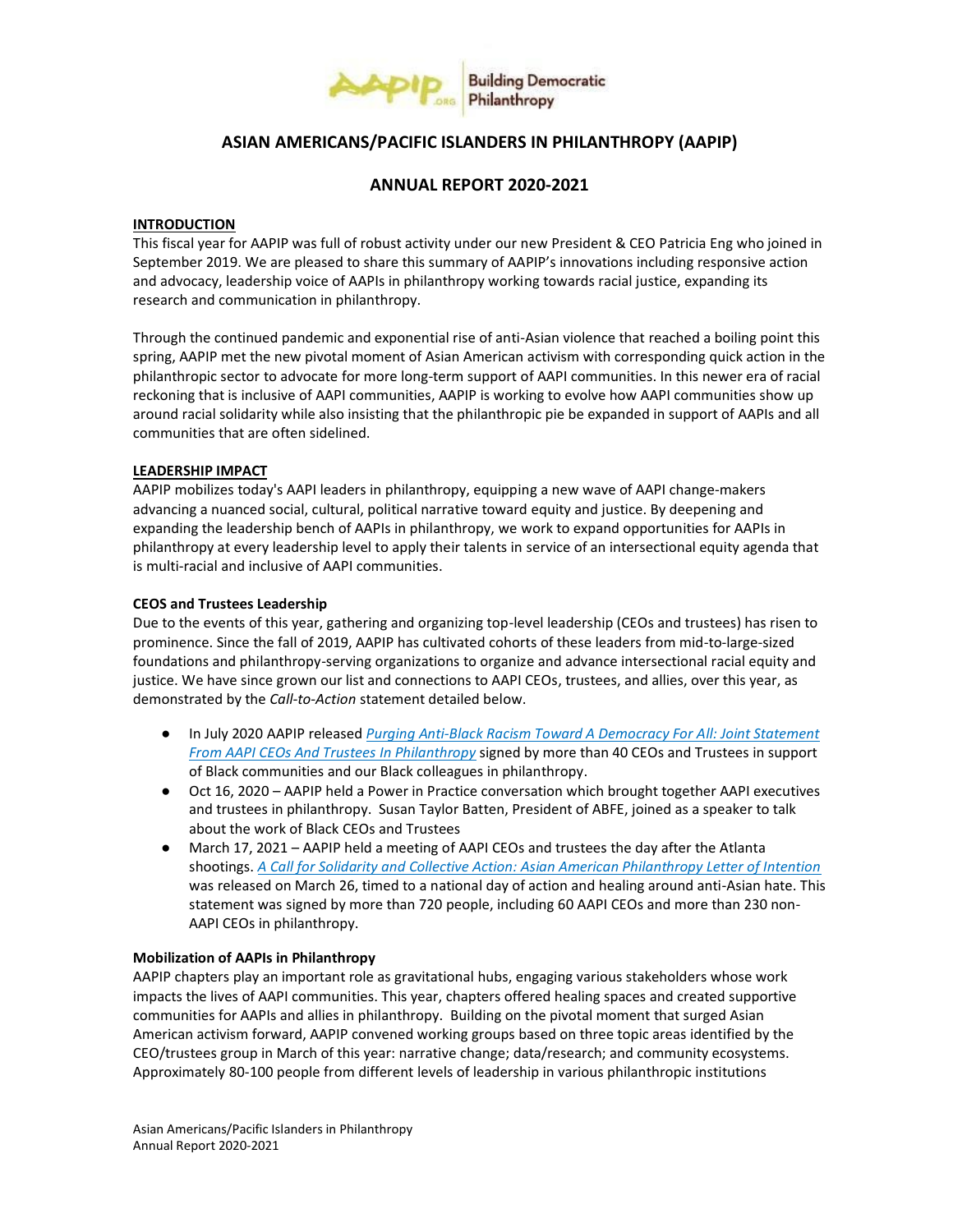participated in these working groups to develop recommendations and next steps for philanthropy. A memo is being finalized to summarize the work with the goal of a release to the philanthropic community in the fall.

# **AAPIP's National Giving Circle Network**

While some foundations have just begun to acknowledge the need to address racism through their COVID-19 response, Asian American community foundations, giving circles, and other mutual aid solutions stepped up to support AAPI communities, both to address COVID-19 and the unique harms to Asian Americans. AAPIP continued to support its National Giving Circle Network who responded robustly to the impacts of the health crisis and economic downturn alongside the racism experienced by community members.

AAPIP held three giving circle meetings with our National Giving Circle Network, engaging approximately 20 giving circles across the country. During our most recent convening, held in April of this year, the theme was "the connection between anti-Asian and anti-Black racism." This session featured a panel of several giving circles discussing their work around cross-racial solidarity. A strength of the giving circle model is the flexibility to put money where the values are and adapt more nimbly than institutional philanthropy. AAPIP also conducted two cycles of Giving Circle Mini-Grants totaling \$80,000 as part of AAPIP's COVID-19 Response Fund to support local efforts in the continued pandemic and toward cross-racial solidarity efforts. The first grants made in October/November of 2020 totaled \$62,000, and the last grant cycle in May 2021 totaled \$18,000.

# **Racial/Gender Equity Curriculum**

Due to the ongoing pandemic and yet another defining moment after the Atlanta shootings, this work is now scheduled to be completed this summer to capture the depth and nuanced experiences of AAPI communities. AAPIP will pilot this curriculum at the pre-CHANGE Summit in October (virtual) with different components phased over the next two years. This project is also evolving to ensure added value as a racial equity curriculum in philanthropy that connects the dots between anti-Asian and anti-Black racism.

#### **RESEARCH AND COMMUNICATIONS**

AAPI communities are frequently misunderstood and overlooked due to a lack of high-quality data. Data is typically aggregated, masking the inequities such as the largest wealth gap of any group. Philanthropy is often unaware of these gaps that communities know and feel; therefore, research is vital for deploying appropriate resources to AAPI communities. During the first part of the year, AAPIP partnered with CHANGE Philanthropy and AAPI Data and later produced two of its own reports credited with making the case for increased funding and influencing the direction of racial and gender equity approaches in the field of philanthropy.

- [Asian American and Pacific Islander People Working in Philanthropy](https://aapip.org/our-stories/asian-american-and-pacific-islander-people-working-in-philanthropy) was released in July 2020, in partnership with CHANGE Philanthropy, noting greater representation of AAPI people among millennials in philanthropy.
- "[State of AAPI Philanthropy"](https://aapip.org/our-stories/just-released-the-state-of-aapi-philanthropy-report) -in partnership with AAPI Data- was released on September 14, 2020. It served as a precursor to the Seeking to Soar report. [*[The State of AAPI Philanthropy](https://aapip.org/our-stories/recording-webinar-the-state-of-aapi-philanthropy)* September 2020]
- [Seeking to Soar: Foundation Funding for Asian American & Pacific Islander Communities](https://aapip.org/what-we-do/seeking-to-soar-foundation-funding-for-asian-american-pacific-islander-communities) was released in April of this year with immediate impact on the philanthropic sector, helping to make the case for foundation funding within various philanthropic institutions. [*[Seeking to Soar: A Call for](https://aapip.org/our-stories/seeking-to-soar-a-call-for-collective-action-webinar-recording)  [Collective Action](https://aapip.org/our-stories/seeking-to-soar-a-call-for-collective-action-webinar-recording)* April 2021]
- [Invisible Ink: Media Representation of Asian Americans and Pacific Islanders](https://aapip.org/what-we-do/invisible-ink) was released on May 24<sup>th</sup> offering a snapshot view of pre-pandemic media coverage of AAPIs in 2019 on topics of economic inequality. This was accompanied by a webinar in partnership with Asian American Journalists Association and Pew Research Center. It was well-received and circulated throughout AAPIP's networks. [*[Invisible Ink: Media Representation of AAPIs](https://aapip.org/our-stories/webinar-recording-invisible-ink-media-representation-of-aapis)* May 2021].